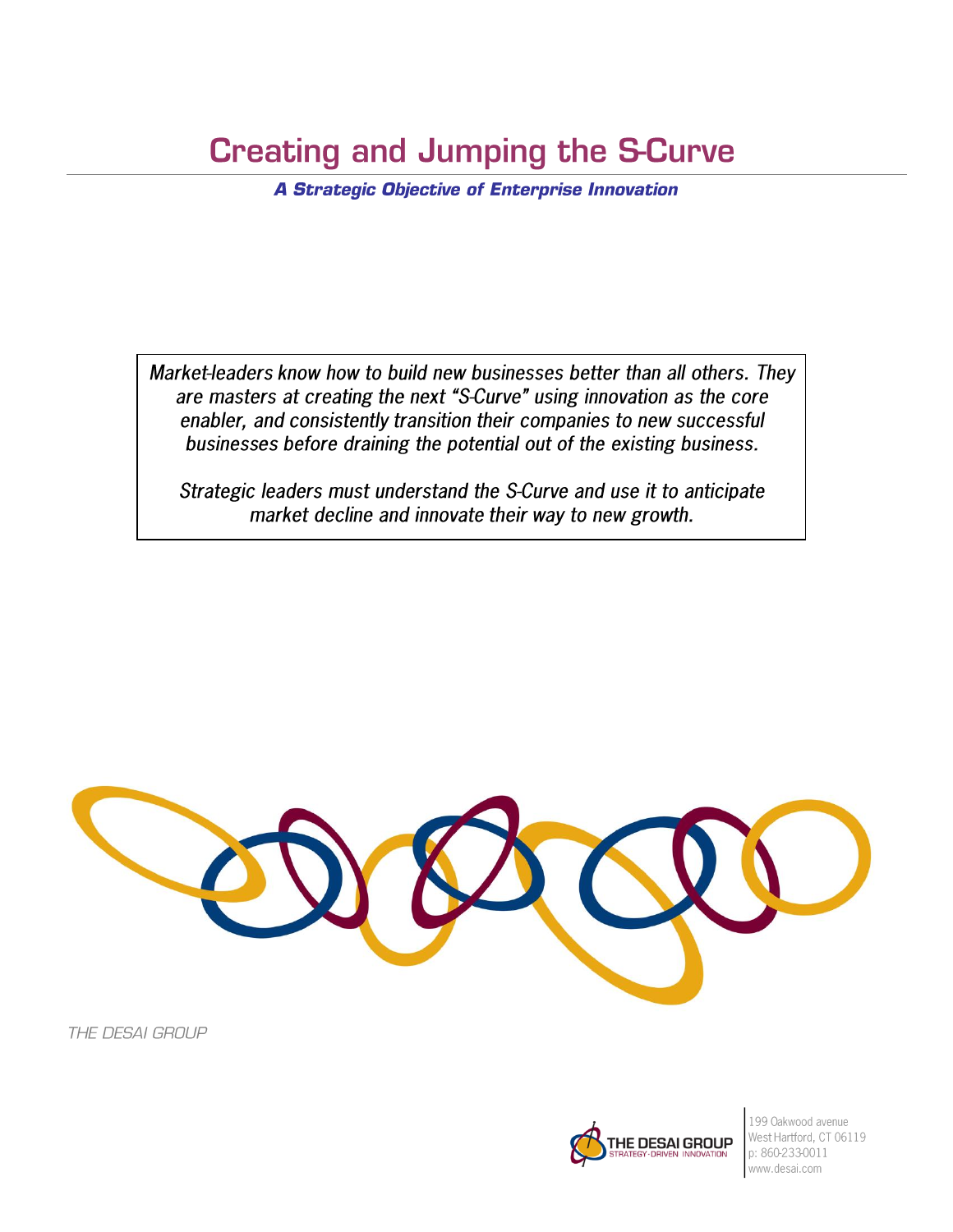

# **Creating and Jumping the S-Curve**

Most organizations know how to affect incremental innovation by leveraging the company's core products and services. This approach appears less risky; it assures positive revenue growth as opposed to the discontinuous and radical approach of breakthrough innovation.

In today's world, the lifespan of a product, service, or technology shrinks rapidly, resulting in a loss of competitive power and top-line growth potency. Markets for products, services, and technologies have a saturation point, beyond which the combination of substitutes and peak customer demand results in market stagnation and declining growth. The S-Curve describes how and when management must act to anticipate market decline and innovate their way to new growth.

## **TATA**

The origins of now famous Tata Group of India can be traced back to 1868. Mr. Jamsetji N. Tata — then a 29-year-old who had learned the ropes of business while working in his father's banking firm established a trading company in Bombay in the textile industry by converting a bankrupt mill into a cotton mill.

Today The Tata Group comprises over 90 operating companies in seven business sectors: communications and information technology; engineering; materials; services; energy; consumer products and chemicals. The group has operations in more than 80 countries across six continents, and its companies export products and services to 85 countries. It has almost \$70 billion in revenue combined. Tata companies have always believed in returning wealth to the society they serve. Two-thirds of the equity of Tata Sons, the Tata promoter company, is held by philanthropic trusts that have created national institutions for science and technology, medical research, social studies and the performing arts. Going forward, Tata is focusing on new technologies and innovation to drive its business in India and internationally. The Nano car is one example, as is the Eka supercomputer, which in 2008 was ranked the world's fourth fastest.

## **Sumitomo**

Many companies might be fortunate enough to launch one successful venture, but the vast majority will stumble badly when that business begins to mature. In fact, one of the main reasons why so many companies — even large corporations — are here today and gone tomorrow is because they couldn't make the jump to a new, growing business from an existing, slowing one *before* revenues from that core market stalled.

Indeed, past research has repeatedly shown that, once a company's revenues have flattened, the chances for recovery are anything but promising. In one study, two-thirds of stalled companies ended up being acquired, taken private, or forced into bankruptcy. Moreover, once a business has stumbled badly (annual sales growth slowing to less than 2%), it has less than a 10% chance of ever fully recovering.<sup>1</sup> Such sobering statistics raise the crucial question of how companies can avoid such growth stalls in the first place.

Tata started in the pre-industrial period and enjoyed decades of prosperity from its core business before having to branch out. Instead today, in the world of quick imitations, life span of products and services are quickly shrinking.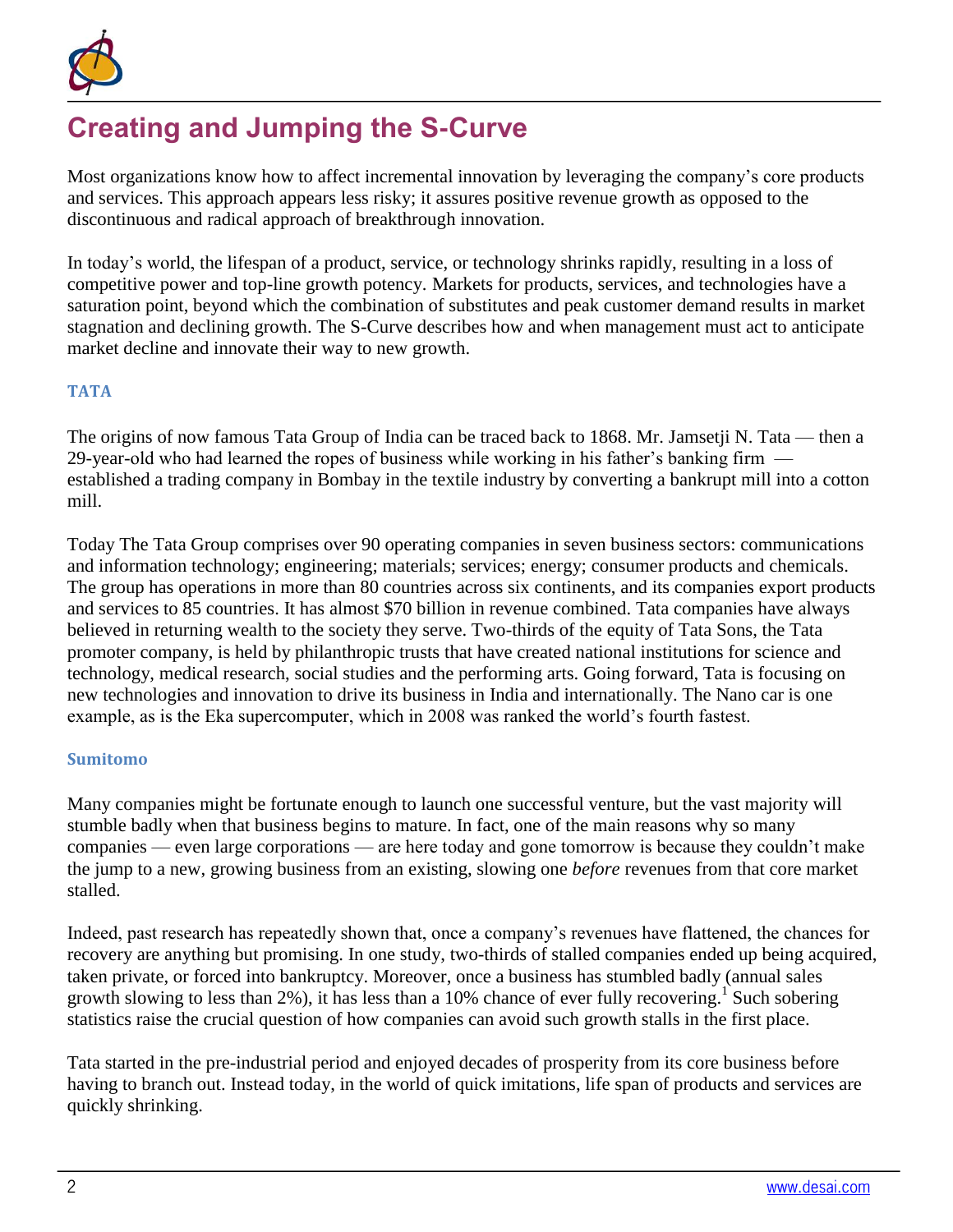

In most of the 1990s, Sony had dominated the portable music player with its Walkman products and owned one of the top music labels in the world – Sony Music. Did they see Apple, a computer company, swiftly pulling the carpet out underneath?

The average lifespan of companies on the S&P 500 has shrunk drastically, from 75 years in the 1930s to just 15 years in the 2000s. 2

So what are senior leaders to do?

Industry innovators have figured out how to create, climb and jump to the next S-Curve for sustainable growth. They have a *Strategy-Driven Innovation mindset.*



Figure 1 - The S-Curve

# *The S-Curve*

So what is this S-Curve? Essentially, it is the pattern of revenue growth and eventual valuation growth for all successful companies. They start small with an 'experimentation mindset' (T1-T2) with a good product and a small, but eager client base. In the next phase (T2-T3), revenues grow rapidly as demand swells, eventually starts to peak (T3-T4), and levels off as the market matures (T4). At this point, most businesses enter the next period (T4-T5) and close the doors.

So how do companies avoid death? The answer is by strategically innovating their next S-Curve and jumping on it at the optimal time.

For a typical company, the very last point to begin to define the next S-Curve is at T3.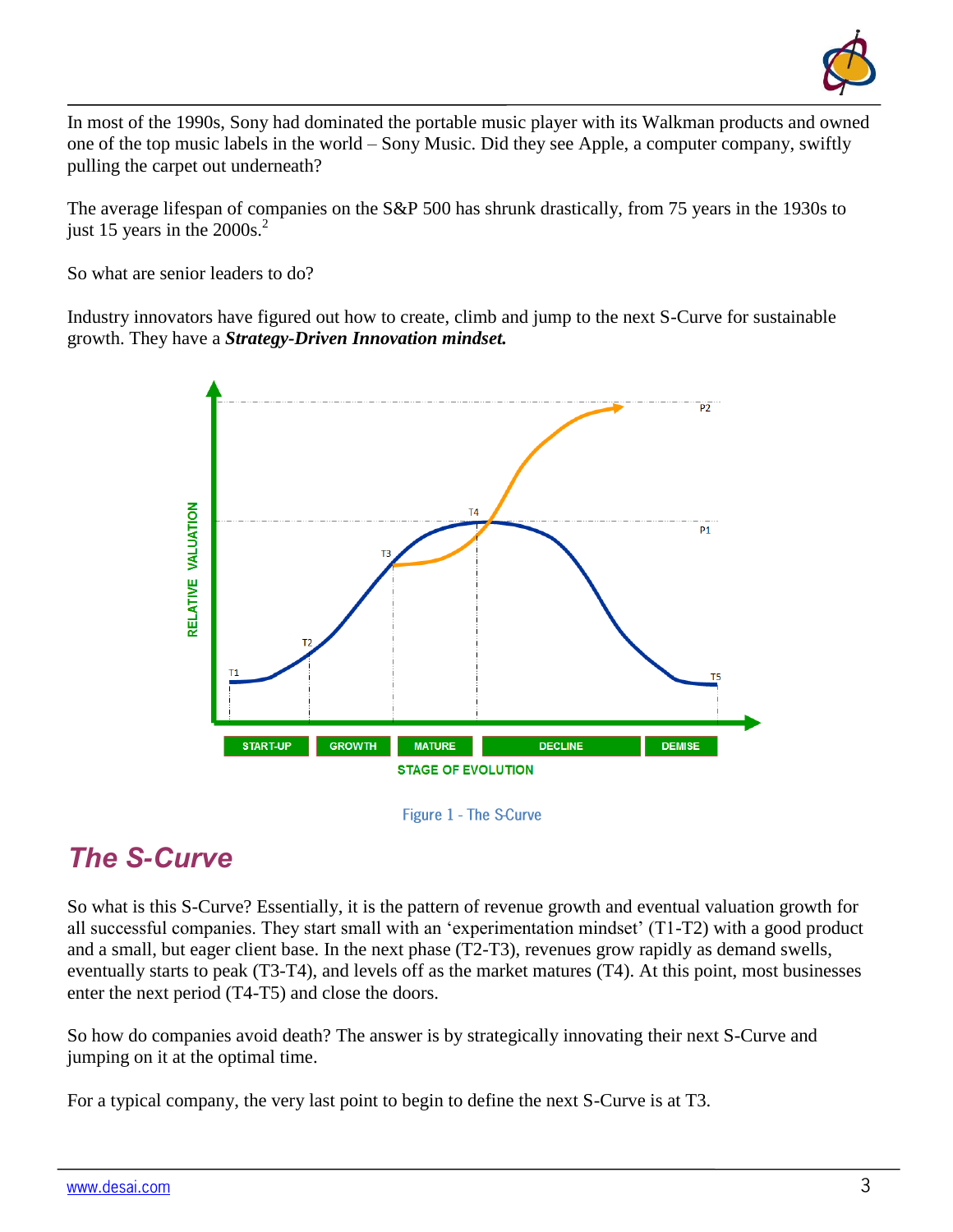

During the time between T3-T4, margins are declining, customers might be leaving, the market is flattening, and everyone is landing on Commodity Island (competing on price alone). Here, management does not have the tolerance to experiment and apply capital towards new and novel ideas. Risk tolerance is very low and the operating model demands short-term valuation focus. The leadership mindset is *protection* of the current business.

During the T2-T3 period, the mindset required is of 'growth and expansion'. The goal during this period is to invest heavily to capture the biggest share of the market before the competition. A strong and new player might emerge during this time as the dominant market leader by watching the strategic business design and failures of the early adopters in T1-T2. The leadership mindset required for success at this stage is *execution*.

During T1-T2, the company must employ a 'constant *experimentation* mindset'. Here, lots of pilots are underway and daily alterations are made to strategies. The goal of this phase is to stabilize the business model and establish a highly satisfied base of early customers. A tremendous amount of entrepreneurial energy is required from the leaders, as well as a high regard of risk tolerance. It can be very difficult to allocate time to these types of activities as the company grows older and matures.

P1 is the physical limit for every technology, product, brand, business and technology. **Our research shows that the best innovators have figured out their business's physical limit, have mastered the skill to maximize returns while climbing the growth curve, and jump onto the next S-Curve before reaching T4.**

World-class innovators jump the S-Curve by focusing on new customers and markets. They consistently make the leap to another successful business before draining the potential out of the existing business. What this amounts to is not simple greatness, but recurring greatness – the ability to achieve growth repeatedly. These companies are able to create whole new value-platforms and in many cases redefine the sector itself.

This may sound very simple, yet our research shows the majority of companies since 1930s continue to *fail* to jump the S-Curve. Why is that?

One of the secrets lies in understanding factors that create uncertainty in today's market. There are hidden gravitational forces permeating every part of the organization:

- *a)* Market pressures: competition, financial performance, government policies, consumer social economic factors
- *b)* Technological change: new technologies, lack of standards, change in suppliers and partners
- *c)* Leadership irregularities: changing leaders, changing financial performance, changing priorities, changing organizational structure
- *d)* Capability and talent erosion: employee maturity and decline is a leading indicator of a company's financial performance and serves as an early warning system, signaling the time to prepare for the jump to the next S-Curve.

High-performance businesses manage multiple S-Curves simultaneously. They accomplish this by making strategy an evolving process, rather than a one-off event. These companies also refresh their leadership well before it is necessary. They make themselves incubators of talent, ensuring they have the entrepreneurial capability needed to climb the next S-Curve.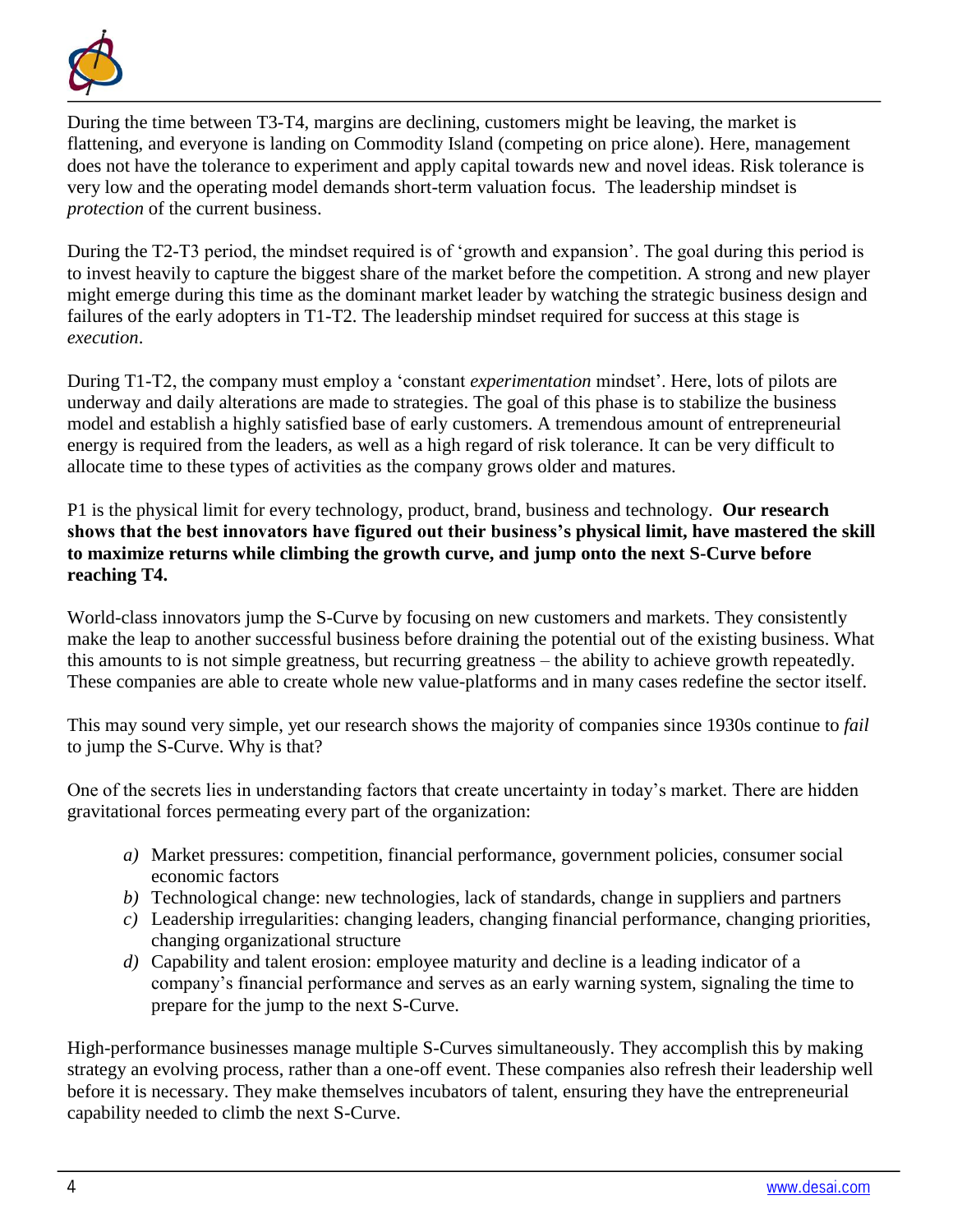

It is important to note that T3 is the last point in time that you should be building the next S-Curve. After this point, it is highly improbable that you will be successful at launching a new organic S-Curve business. Generally, companies (or products) which reach T3 have only a ten percent chance of survival beyond T4. About ninety percent of such companies (or products) do not survive once they are between T3 and T4.

# **Qualities of S-Curve Hiker**

TATA, and many others, have demonstrated mastery in hiking the S-Curve successfully. What may not be so obvious is what the high performers do before and during that climb.

These world-class innovators seem to have clarity about "Big Market Opportunities" (BMOs) and tend to limit chasing small opportunities that might create waste. They are precise in limiting time and resource allocation on small or uncertain opportunities. Instead, they focus on identifying large market insights. Novo Nordisk, for example, was able to create a huge portfolio of opportunities by rightly recognizing that the growing affluence in China and other developing regions would result in a dramatic long-term increase in the global incidence of diabetes.

A key here is that the insight must be "big enough" for a particular organization. Consider how two companies — Samsung and Ovideon Inc. — acted on the advancements in plasma and liquid crystal display (LCD) technologies. These enabled the development of flat-panel TVs with crystal-clear pictures that would entice viewers to replace their conventional sets. Samsung, the Korean consumer electronics giant, had to win big, so it bet big. It manufactured its own TVs in order to control both quality and costs for its highvolume operations and, so far, the huge investment has paid off. In 2009, the company controlled about 17 percent of the total market, shipping more than 27 million LCD models and more than three million plasma sets. In comparison, Ovideon's share of the market is minuscule, but that's just fine with the start-up from Aurora, Illinois. Ovideon doesn't need to move huge volumes because it outsources its manufacturing and concentrates on small market niches, such as applications in offices and public spaces like airports. So, for both Samsung and Ovideon, flat-panel TVs have been a BMO in their own unique ways.

Sometimes a BMO arises simply from a company's redefining a mature market. In developing the Wii, a popular videogame console, Nintendo wisely foresaw that the potential market could be far larger than just adolescent boys and young men who were buying Microsoft's Xbox and Sony's PlayStation. Instead, Nintendo re-imagined the market to include almost everyone, including senior citizens. So, instead of concentrating on flashy graphics and snazzy features to compete against Microsoft and Sony, it focused on ease of use and good, old-fashioned, fun. One of the company's hits is a Bowling simulator in which the user rolls a virtual Bowling Ball on the screen by swinging the Wii controller. Thanks to such products, the videogame market has exploded across demographic lines: 40% of users are now adult women, and a quarter of U.S. consumers over the age of 50 play.

#### **Endurance Management**

After identifying a particular BMO, world-class innovators master the pace and timing of hiking their Scurve. Instead of rushing to market to be first, they spend the necessary time to build essential capabilities before scaling their operations, and they plan for success from the start, often focusing on details such as delivery, production and channel strategy early on. The key here is that they understand exactly how they must be distinctive in order to create the value that the market demands. They know the ideal level of improvement (Endurance Management) that the market requires in order to get customers to purchase the new product or service year after year. Additionally they know how to optimize business operations just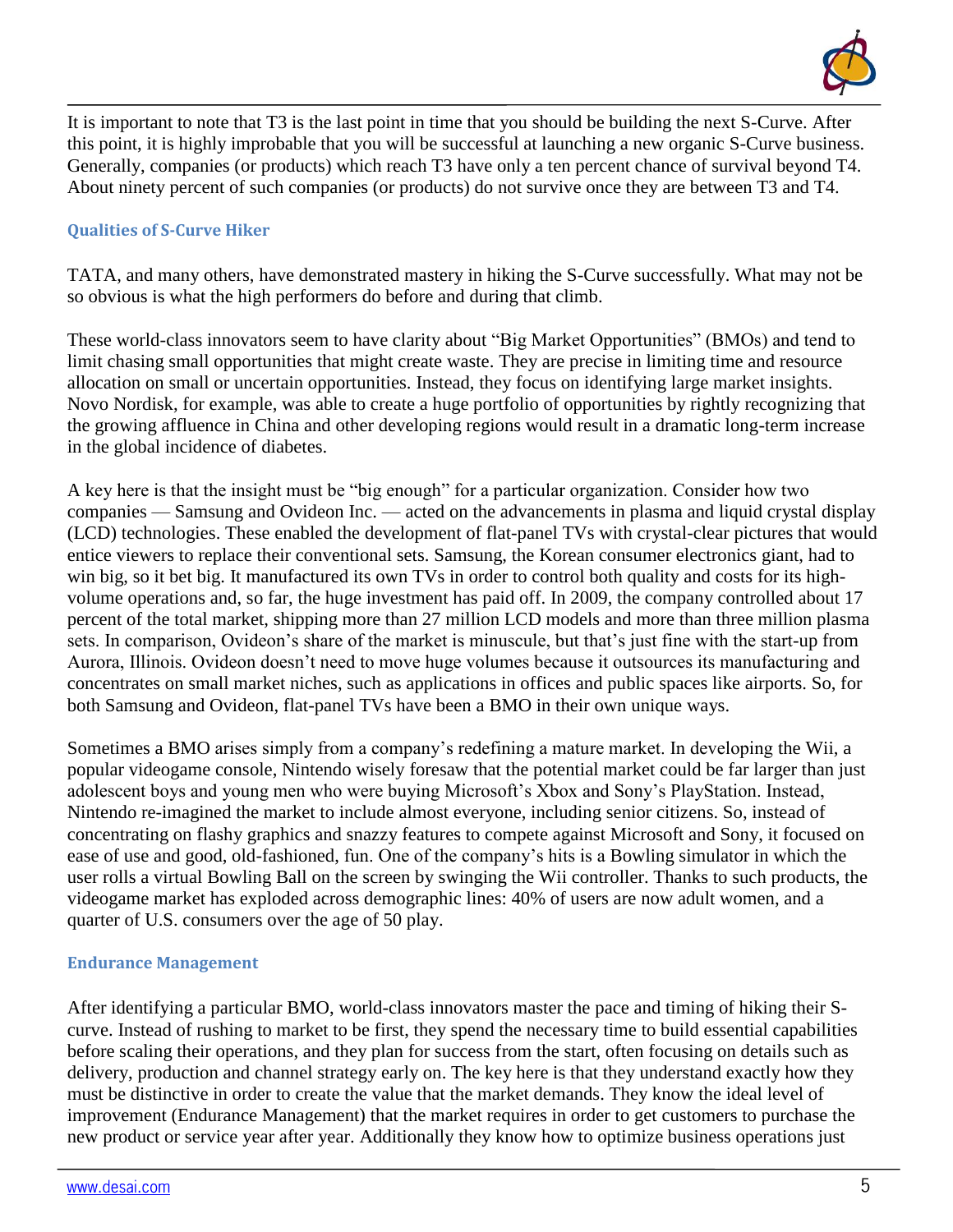

enough to meet the new demands - just in time. Average- and low-performance companies, on the other hand, completely underestimate that balance.

Consider People Express, which built a powerful business model by doing almost everything differently – all seats on a flight were the same price; pilots helped load baggage; and flight attendants checked in passengers. But as People Express grew rapidly, it started to lose that distinctiveness when it began competing directly on routes with established carriers (leading to destructive fare wars) and hiring faster than it could train (resulting in such bad customer service that disgruntled consumers tagged it with the derisive nickname "People Distress"). Eventually, worker morale took a hit, and the airline could no longer manage the huge debt that it had assumed in order to expand so quickly. Sadly, People Express was sold just six years after its promising launch.

In contrast, high performers remain committed to maintaining their distinctive capabilities. They steadfastly refuse to scale too quickly; they replicate their business in a repeatable way; and from the start they remain focused on mastering access to customer and market channels. Like People Express, Southwest Airlines was also founded as a discount airline, but Southwest has grown its business in a decidedly different manner. It has, for example, maintained its point-to-point route system (eschewing the traditional hub-andspoke model of the legacy airlines), relying more on secondary airports like Fort Lauderdale-Hollywood International Airport rather than primary hubs like Miami International Airport. And Southwest has never wavered from its high standards of hiring only those employees with certain qualities, such as a commitment to customer service and a fundamental belief that everyone should be treated with dignity and respect.

### **Intrapreneurs**

Of course, the right employees are at the core of any winning organization, and world-class innovators focus on attracting and retaining a certain type of individual who is a natural innovator and entrepreneur (we call them intrapreneurs). These highly talented individuals are at the top of their professions (the best designers, analysts, or programmers in the software industry, for example). These intrapreneurs are naturally inquisitive, students of life, and take their careers very seriously. For them, work is a playground as well as source of personal pride. Through such intrapreneurial employees, these companies have built a climate and culture of relentless improvement throughout the workforce. This has resulted in the creation of successful new businesses, especially during low economic periods.

# **Jumping an S-Curve**

Operating between T3-T4 means the company is enjoying its greatest success. It is during this stage that the company must find its next S-curve and begin the jump while harvesting maximum value from the current S-Curve.

How does the company do that? There are two important elements that enable that process: leadership courage and fluid and flawless strategy.

## **Fluid and Flawless Strategy**

Global innovators know that you can't build a five or a ten year strategic plan any longer. Such traditional planning processes do not work in today fluid markets. Strategy development is a fluid process, not dependent on the internal forces of the status quo that might game the system. Instead, they have fine-tuned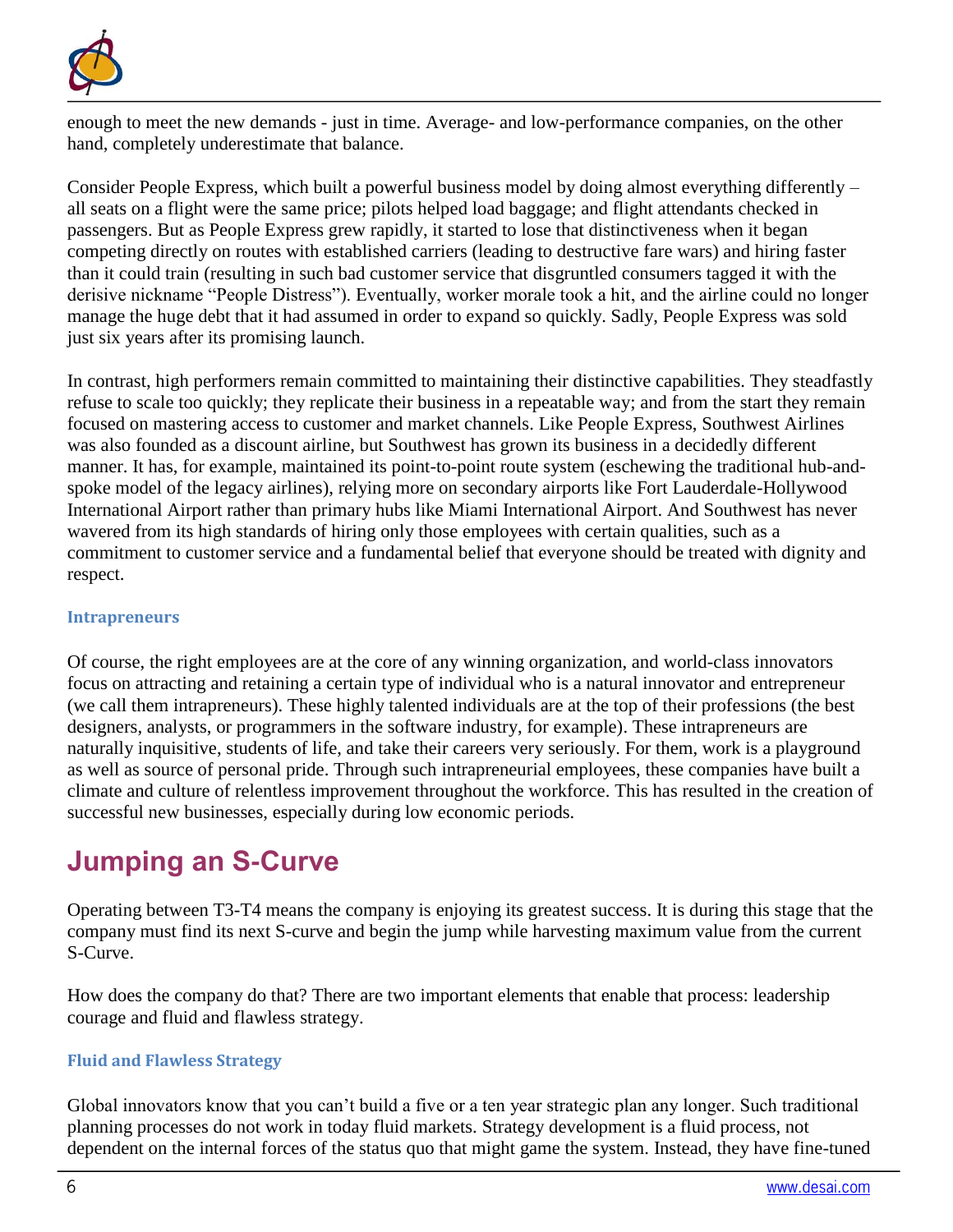

the process to be more and, paradoxically, episodic based on dynamic conditions of the markets as they change year-after-year. This doesn't mean they ignore the discipline of using an annual process, but rather are driven by a permanent commitment to more fluid strategy development and execution.

One often repeated practice used by world-class innovators during the strategy development process is to identify deep insights about unmet needs and, more importantly, emerging needs of their current and potential customers. For example, when 3M was investigating how to decrease the infection rate for surgical patients, it didn't interview doctors and nurses at a typical hospital but at mobile army surgical hospital (MASH) units.

## **Leadership Courage**

World-class innovators have an uncanny ability to evolve their top teams early and often to ensure that their leaders at the top are always qualified for the challenges ahead. After only seven years at the helm of Adobe Systems, CEO Bruce Chizen, who was just 52 years old at the time, handed the reins to his long-time deputy to navigate the challenges of becoming a major force in digital media, a transformation that Chizen had guided. The important thing here is that high performers do not change up their top teams when their core business has slowed, but way before that, when the distinctiveness of the company's capabilities has begun to wane.

Intel, the semiconductor manufacturer, has seen its CEO mantle pass through five executives – Robert Noyce (1968 to 1975), Gordon Moore (1975 to 1987), Andy Grove (1987 to 1998), Craig Barrett (1998 to 2005), and Paul Otellini (2005 to present). None of those transitions were needed because the company was in dire straits. In fact, when Grove stepped down from the top spot, the company's stock was soaring and he was arguably at the top of his game. But he made way for Barrett, who then implemented a strategy for growing Intel's business through product extensions. That strategy ultimately had mixed results, but the point is that Barrett was trying to evolve Intel's business in ways that Grove hadn't. Grove, himself, had successfully orchestrated Intel's move away from memory chips to focus on microprocessors, a shift that established the company as a global high-tech leader.

Like Intel, many other global innovators have done a wonderful job at flawless succession planning. They have made the necessary investments to groom new managerial talent so that they always have the right balance of managerial and entrepreneurial skill needed to jump S-curves. At General Electric, the executive succession process begins at the business unit level, with board directors regularly tracking top 100 employees to ensure a deep bench for top positions.

Additionally, these companies understand they need a plethora of talented people and great intrapreneurs in order to jump S-curves. For normal operations, they have developed an adequate supply of managers, designers, engineers, salespeople, and marketers. On top of this, they add the talent necessary to start and grow new businesses and initiatives.

There is one final observation worthy of mention about the world-class innovators. These successful companies are highly discontent during the peak periods. They know that past success does not guarantee future glory. They know they can become the next Kodak, Digital Equipment, or Novell - companies that enjoyed huge success for decades but easily stumbled and died. How today's darlings such as Google, Apple, Reliance, and Facebook will fare in the future remains to be seen, but what is known is that the fundamentals of business – the climbing and jumping of S-curves — will continue separating those businesses that lead their industries from those that lag.